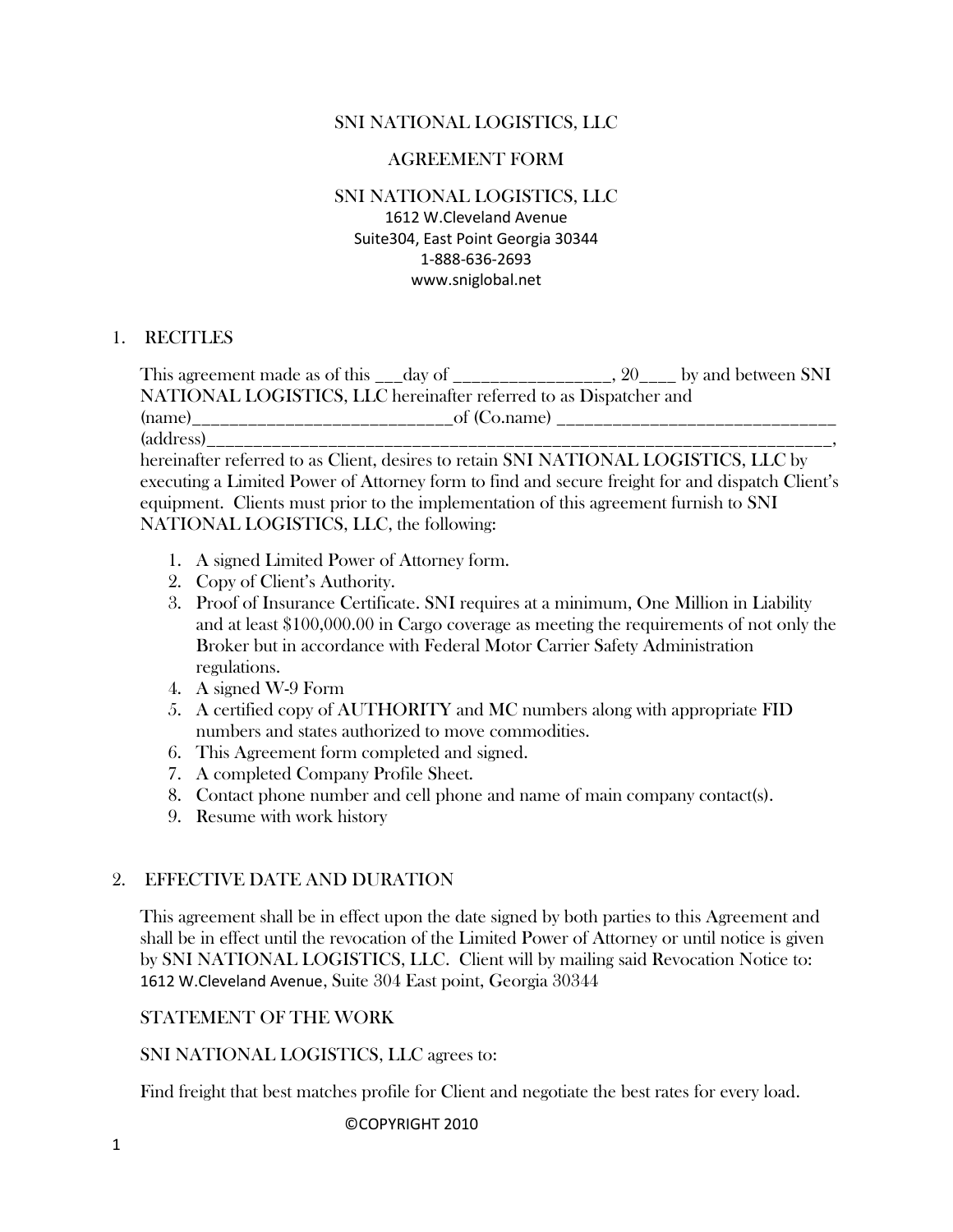SNI NATIONAL LOGISTICS, LLC will fax to shipper/broker the Clients, Authority, W-9, proof of insurance, and order insurance certificate if required, along with any other required supporting documentation.

Upon forwarding of the final load information, and mailing all documentation to the Client, the services of SNI NATIONAL LOGISTICS, LLC have been fully performed.

SNI NATIONAL LOGISTICS, LLC will receive 10 percent of all loads obtained through Custom Loading services.

SNI NATIONAL LOGISTICS, LLC will invoice the Client within 15 days of load delivery by Mail and/or faxing said invoice.

### 3. CONSIDERATION

The Client agrees to submit payment for services provided by SNI NATIONAL LOGISTICS, LLC no later than 15days after load delivered.

The Client will make payments to SNI NATIONAL LOGISTICS, LLC by Money Order, Certified Check, personal check or direct deposit. There will be an additional \$25.00 charge for returned checks.

The Client shall provide all invoices upon Bill Of Lading receipts the appropriate broker(s).

The Client shall hold SNI NATIONAL LOGISTICS, LLC harmless from cargo and liability claims arising from transportation of goods under this agreement.

Payments for Detention times are Clients sole responsibility unless contracted in original freight contract agreement from the broker/shipper.

The relationship between Client and SNI NATIONAL LOGISTICS, LLC shall be that of independent contractor.

### 4. ADDITIONAL PROVISIONS

Once a load has been set up for the Client and all information given, it will be the responsibility of the Client to handle directly with the shipping party any problems, issues, delays, overages, shortages, or billing and collection issues unless otherwise amended between client and Dispatcher.

In no event will SNI NATIONAL LOGISTICS, LLC be liable for any incidental, consequential, or indirect damages for the loss of profits, or business interruption arising out of the service.

Client agrees to hold harmless, before, during and after the contract, all direct or indirect damages resulting from Client hauling of shipper's freight. This includes, but is not limited to loading problems or issues, delays, overages, shortages, damages, and billing and collection issues and hours of services. Client will be responsible for notifying SNI NATIONAL LOGISTICS, LLC, of changes to authority, insurance, client profile or ownership.

©COPYRIGHT 2010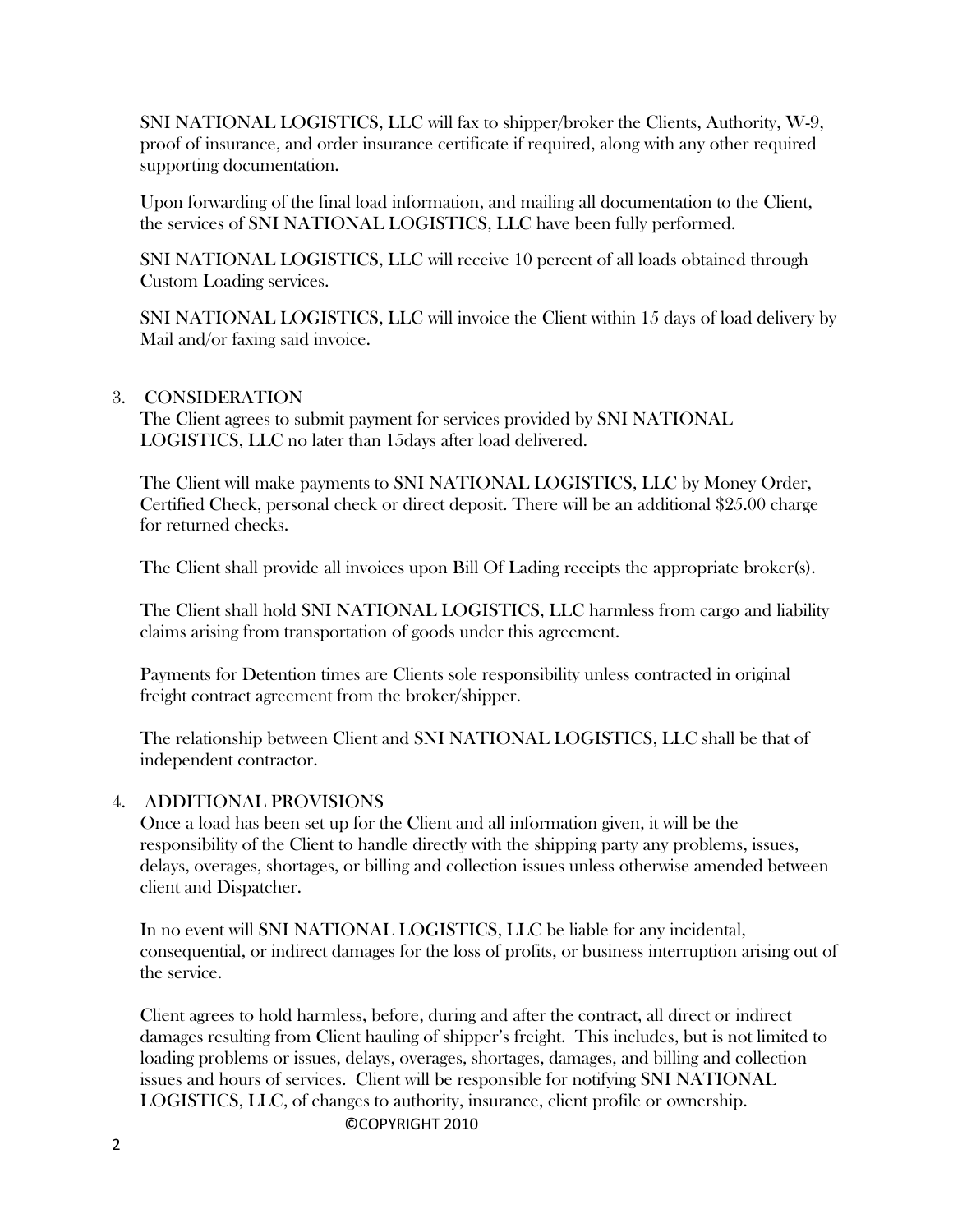SNI NATIONAL LOGISTICS, LLC will work within the established parameters of the Clients Company Profile.

SNI NATIONAL LOGISTICS, LLC will notify Client of best matched loads and pricing for approval prior to making load contracting.

SNI NATIONAL LOGISTICS, LLC will notify client of load required qualifications or additional insurance.

SNI NATIONAL LOGISTICS, LLC will furnish to Client necessary information for qualification or insurance necessary.

In the event SNI NATIONAL LOGISTICS, LLC books a load matching the Client's truck posting, the Client agrees to pay SNI NATIONAL LOGISTICS, LLC as agreed to on page 2 of this Agreement for services rendered. NOTE; to avoid charges for unavailable equipment, it is imperative to notify SNI NATIONAL LOGISTICS, LLC immediately if the truck is loaded from another source. No charges will result if SNI NATIONAL LOGISTICS, LLC is notified the truck is no longer available for dispatch.

### 5. DISCLAIMER

SNI NATIONAL LOGISTICS, LLC, IS NOT RESPONSIBLE FOR Billing Issues Load problems of any nature. Advances (All advances will have to be handled directly between Client and shipper/broker. Handling and storage of paperwork (All documents will be sent to Client unless other arrangements are made). D.O.T. compliance issues. SPIKE Insurance.

### 6. GOVERNING LAW

This agreement shall be governed by and construed in accordance with laws of the State of Georgia without giving effect to any choice of law or conflict of laws provision or rule (whether of the State of Georgia or any other jurisdiction) that would cause the application of the laws of any jurisdiction other than those of the State of Georgia.

## 7. AMENDMENTS

Amendments may be made to and attached to this Agreement in the event that Client hires SNI NATIONAL LOGISTICS, LLC for additional duties to include but not limited to, Load Factoring, Billing and Invoicing, Drivers Log Auditing, etc.

## 8. JURISDICTIONS AND VENU

SNI NATIONAL LOGISTICS, LLC and Client hereby consent to and agree to submit to the jurisdiction of the federal and state courts located in Fulton County, Georgia in connection with any claims or controversies that may arise out of this Agreement. SNI NATIONAL LOGISTICS, LLC and its owners and employees shall be held harmless to any law suits that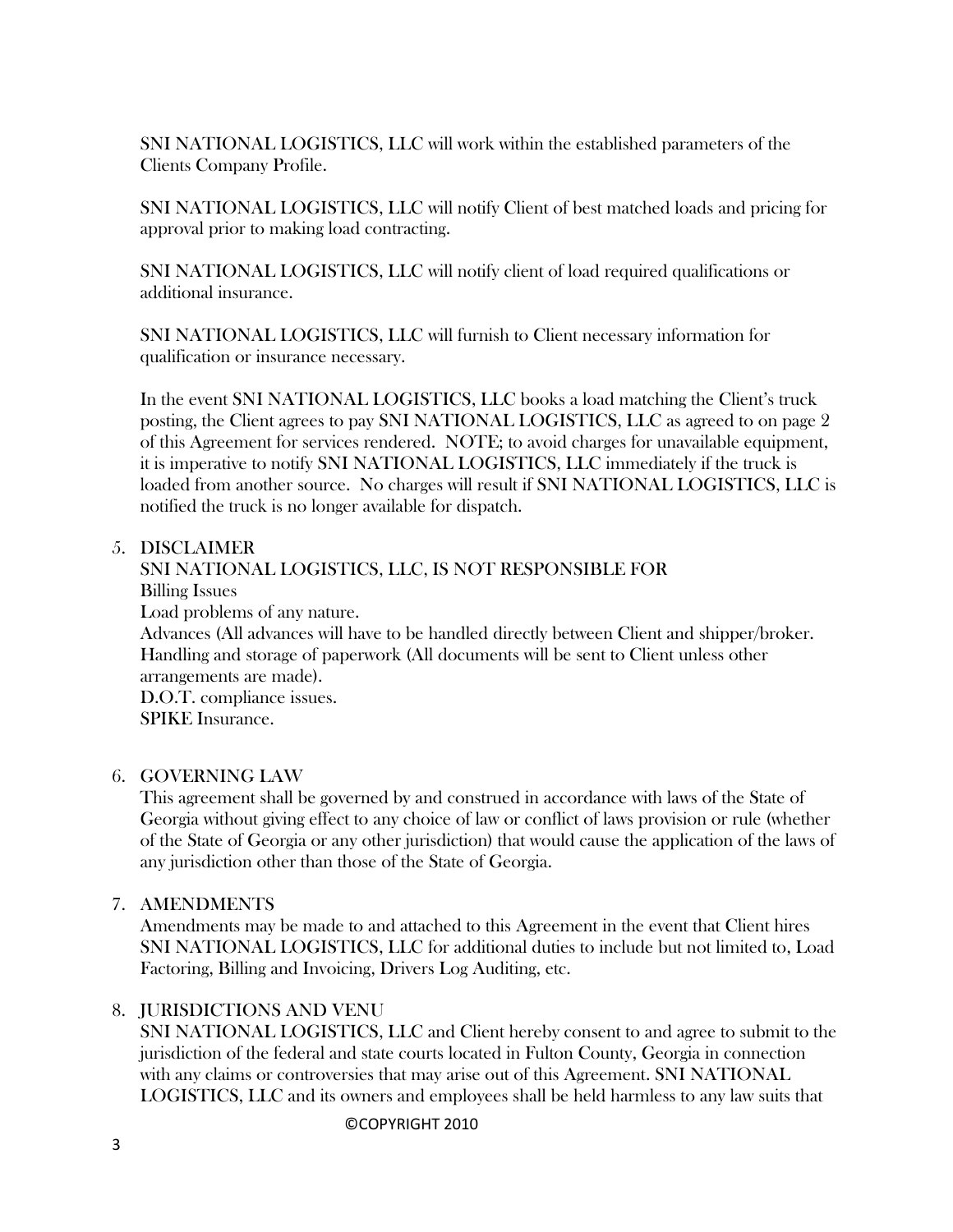may arise between SNI NATIONAL LOGISTICS, LLC and its clients. In the event that a client does create a law suit against SNI NATIONAL LOGISTICS, LLC the Client agrees to pay for any attorney's fees that SNI NATIONAL LOGISTICS, LLC may incur from such suit.

IN WITNESS WHEREOF, the parties hereto have executed this Agreement as the date first above written.

# CLIENT SNI NATIONAL LOGISTICS, LLC

| Nam<br><u>sa bandara dan bandara dan bandara dan bandara dan bandara dan bandara dan bandara dan bandara dan jama'an dan</u><br>- - | Name                          |
|-------------------------------------------------------------------------------------------------------------------------------------|-------------------------------|
| Sign/date                                                                                                                           | الكارىتى $\mu$ udl $\sigma_-$ |